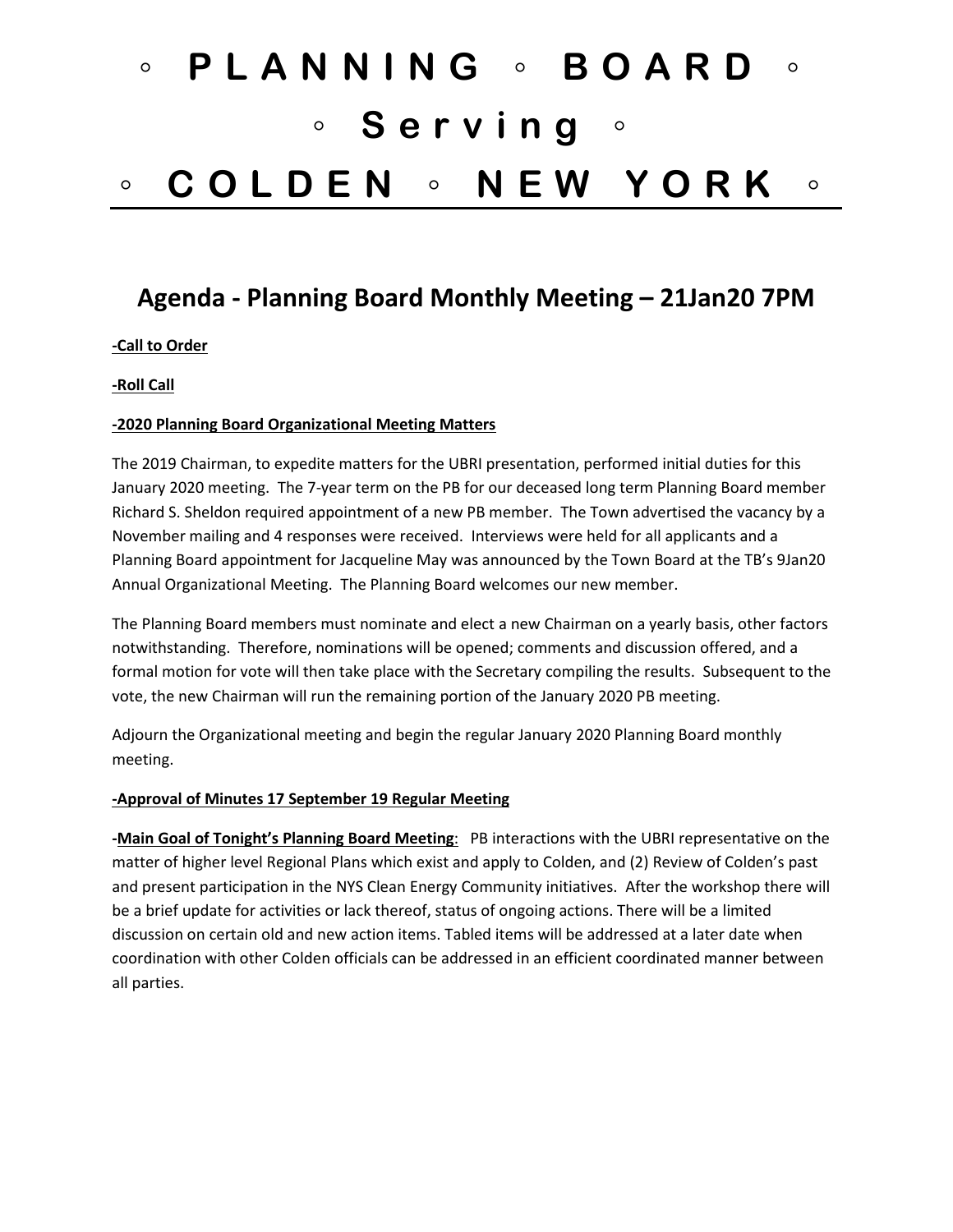## **-Presentation and Workshop by Jason Kulaszewski, UB Regional Institute, Clean Energy Coordinator:**

Two matters will be presented and then discussed as the first activity for the meeting. They are:

A review and refresh memories for existing Planning Board members as to the purposes and concepts within the two higher level Regional plans which exist and apply to Colden. It is important to understand these as the content of both plans needs to have sensible integration within our pending Colden Comprehensive Plan which will be commencing in early 2020. The two regional plans are:

- UBRI's One Region Forward, and
- The Erie-Niagara Framework for Regional Growth

After our workshop on this Regional Plans, Jason will communicate some additional information about Colden's participation in the ongoing NYS Clean Energy Community initiatives as well as review of new and other High Impact Areas which might be of interest to the Planning Board for a recommendation to the Town Board for action. The opportunity for Q&A will be included in this at the meeting.

# **-Old Business:** *PB Members, BRING your recent Working Paper Handouts for Reference*

- *LUCA* Peter will update as to recent actions with Town Accessor and other items of merit.
- *ECRT*  Peter will report any issues of significance, if any.
- *Bobby's Action Items:* Give updates if appropriate, and pending availability discussion of proposed Flag Lot zoning might be discussed, but no action will be taken at this meeting on this matter.
- *Colden's Clean Energy Community Initiative Updates -* Several activities since last meeting took place. They include:
	- o 12 citizens (13 counting one which has been deferred until Spring 2020) have signed contracts with CIR under this Colden Solarize Campaign. Therefore we have easily met the CEC goal of 10 contracts and thus have another CEC High Impact Area milestone completed.
	- o Our UBRI CEC Representative gave a presentation about our overall activities and the Chairman will continue to interact with him over the next several months to identify any additional milestones which might apply to Colden and are within budgetary reach in the coming year.
- *Continued Discussion of procedures and fees for changes, upgrades, modifications and new colocations of telemetry and telecommunications*/media broadcast equipment on existing Tower facilities in Colden should be reviewed by CEO staff. No action planned for January on this matter.
- *Planning Board Update(s) at Town Board Workshop* There was interaction with the TB during the interview process for the vacant position on the PB but no other matters were discussed in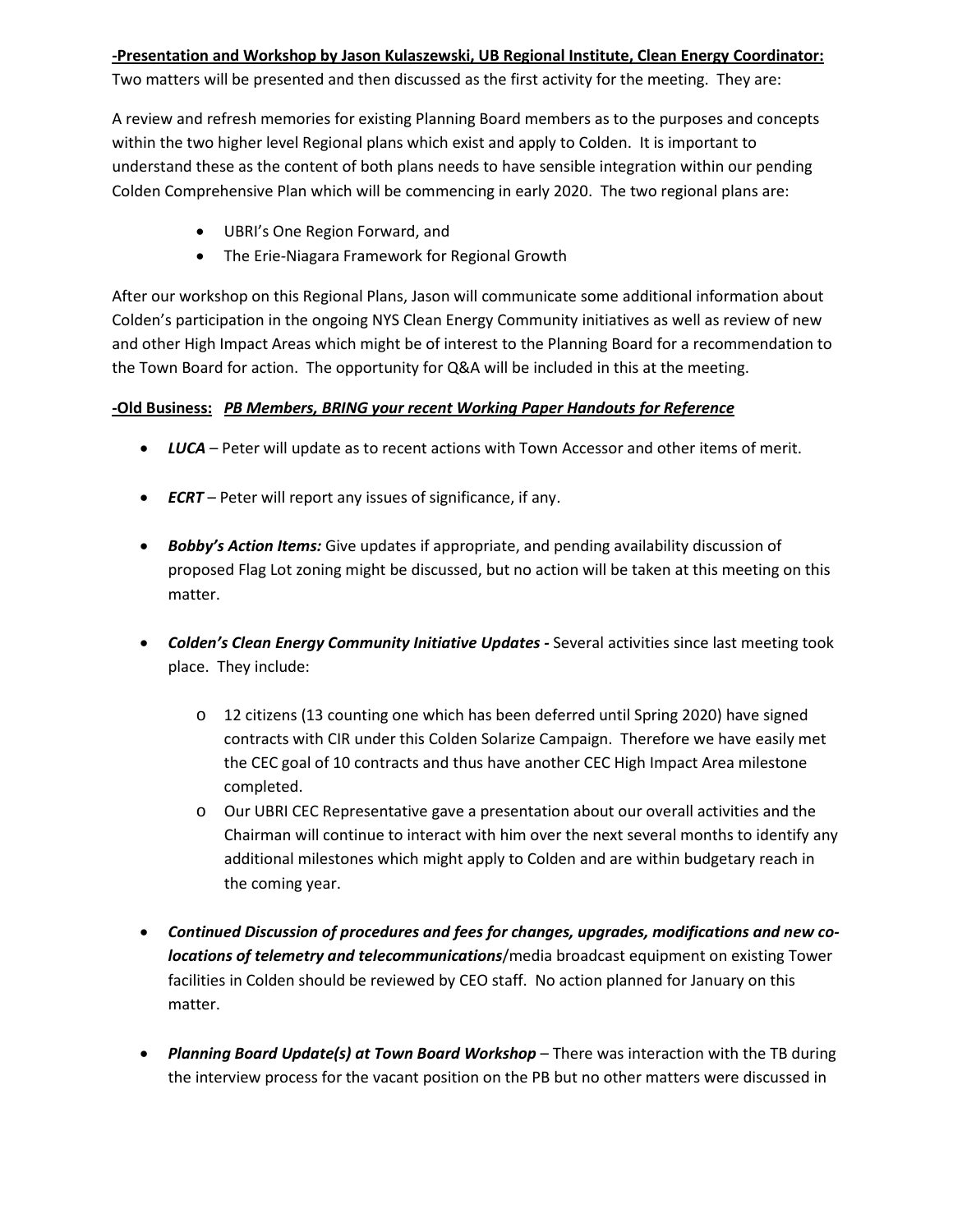depth. No action was taken on any PB issues or comments an no action planned for January's PB meeting on this matter.

- *Prior PB Agenda Items B3, B4 are tabled by the PB Chairman until further notice*
- *Prior PB Agenda items B5, B6, B7, B12, B13, B14 are tabled by the PB Chairman until further notice.*
- *B15: Flag Lot Cases, and do we need definition of Flag Lot viz-a-viz subdivision issues?* This topic will be discussed pending time available based upon Bobby's draft code; Walt will work with Bobby and have a definite recommendation and sample zoning changes for consideration at the next PB meeting. No action planned for January 2020 PB meeting.
- *B16: Zoning changes for 5G Cellular Equipment Installations:* Tabled by the PB Chairman until further notice, although scheduled of Fees is now added to Colden Fines and Fees chart and Walt expects a rough draft of proposed code chapter at the next PB meeting.
- *Colden Code for Renewable Energy Storage Systems within the Town: Development of new* code chapter covering same is underway and a draft will be available for the PB to review in the near term, probably at the March 2020 meeting. The importance of getting this code chapter adopted was driven home when many Planning Board members attended the Workshop on the system proposed for the Concord/Sardinia border. Initial land use will be 2,500 acres for the solar array with the ultimate usage being 4,000 acres when the storage facility, switchyard, substation, and other infrastructure are completed. Town input under Home Rule is impacted by ArticleX and the decision process by the NYS Siting Board for projects over 25 Megawatts. This is likely a near term project of over 300 Megawatts of PV production and likely similar storage (say 300-400 Megawatt/Hours) in our neighboring towns and not something which is out 7 or 10 years. While Colden's existing code covers the solar farm portion of the project pretty well, our code is silent on the storage portion of the project. Thus we will expedite this task which we put on the back burner last summer due to other PB time demands.
- *Draft Code Changes from 2019 TB Workshop* Walt is drafting the final recommended changes in detail that were handed back to the PB for rework. He will have them for review at the next PB meeting in February. No action will be taken on this in January 2020.
- *NYS Ag & Markets Law Regarding actions within 500' of Parcel in Ag Overlay District:*  Prototype support now at [www.erie.gov](http://www.erie.gov/) online mapping, but it needs more validation by WaltK before it will be included in the Town's procedures to handle issues on this matter.

**- New Business:**